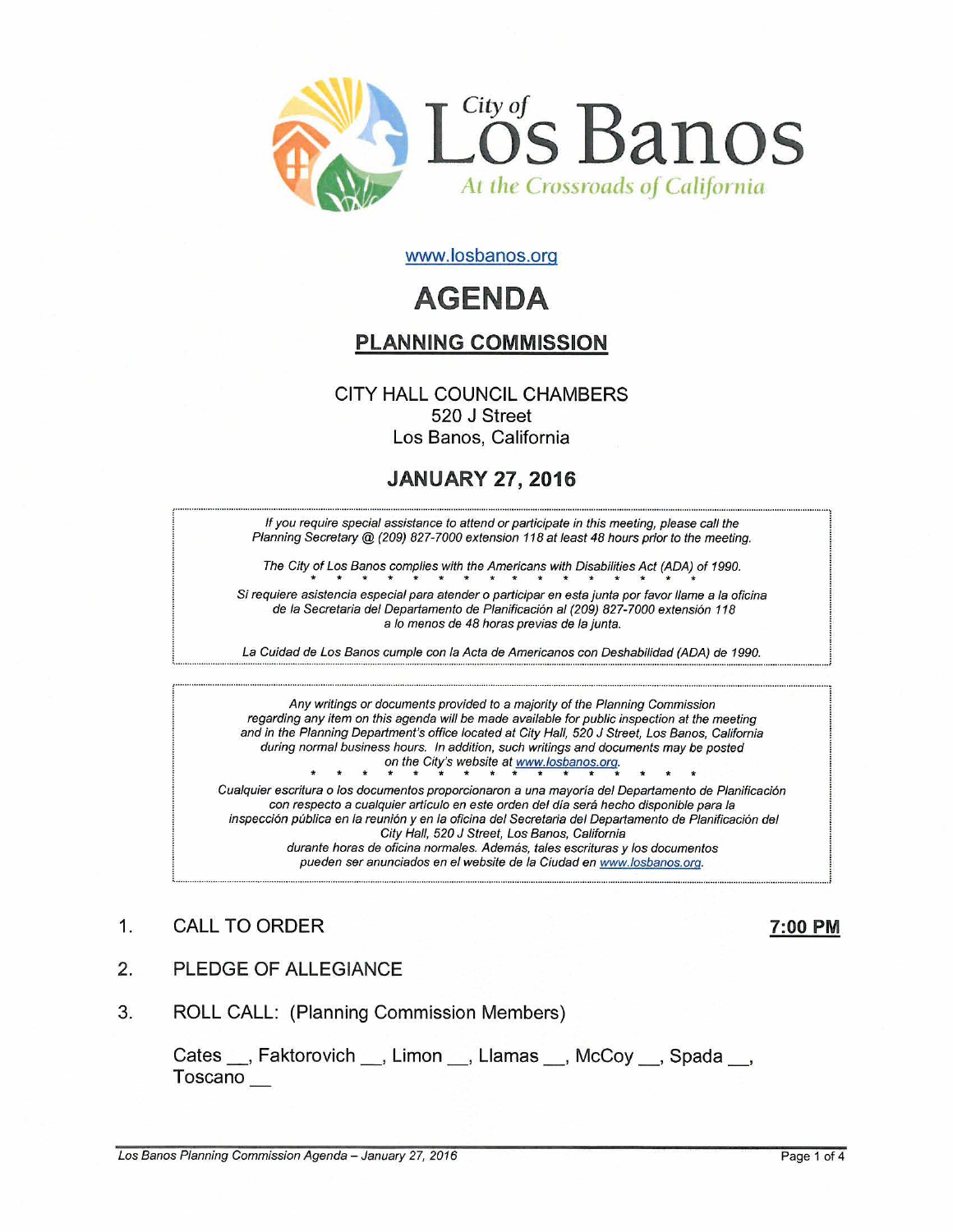## 4. APPROVAL OF AGENDA

Recommendation: Approve the agenda as submitted

5. CONSIDERATION OF APPROVAL OF THE ACTION MINUTES FOR THE REGULAR PLANNING COMMISSION MEETING OF JANUARY13, 2016

Recommendation: Approve the minutes as submitted

- 6. PUBLIC FORUM: Members of the public may address the Commission on any item of public interest that is within the jurisdiction of the Commission, including agenda and non-agenda items. No action will be taken on non-agenda items. Speakers are limited to a five (5) minute presentation.
- 7. PUBLIC HEARINGS: If you challenge the proposed action as described herein in court, you may be limited to raising only those issues you or someone else raised at the public hearing described herein or in written correspondence delivered to the City at, or prior to, the public hearing.
	- A. Public Hearing to Consider a Conditional Use Permit to Allow the Operation of a Spray Booth for Auto Restoration at Evolution Collision Located at 930 G Street, More Specifically Identified as Assessor's Parcel Number: 025-113-016.
		- 1) Planning Commission Resolution No. 2016-02 Approving Conditional Use Permit #2015-14 to Allow the Operation of a Spray Booth for Evolution Collision Center Located at 930 G Street

Recommendation: Receive staff report, open the public hearing, receive public comment, close the public hearing, and adopt the resolution as submitted

- B. Public Hearing to Consider a Conditional Use Permit to Allow the Use of a Type 23 Alcohol License for a Small Beer Manufacturer Onsite Tasting Room for Paraiso Brewery Located at 80 West G Street, More Specifically Identified as Assessor's Parcel Number: 081-190-008
	- 1) Planning Commission Resolution No. 2016-03 Recommending Approval of Conditional Use Permit #2016-01 to the Los Banos City Council for the Use of a Type 23 Alcohol License for a Small Beer Manufacturer for the On and Off-sale of Beer for Paraiso Brewery Located at 80 West G Street, Suite C

Recommendation: Receive staff report, open the public hearing, receive public comment, close the public hearing, and adopt the resolution as submitted

C. Public Hearing - to Consider Vesting Tentative Tract Map #2015-04 for the Subdivision of Approximately 3 Acres into 14 Residential Lots in the Medium Density Zoning District Located at the Northwest Corner of Racquet Club Drive and San Luis Street, More Specifically Identified as Assessor's Parcel Number: 428-030-019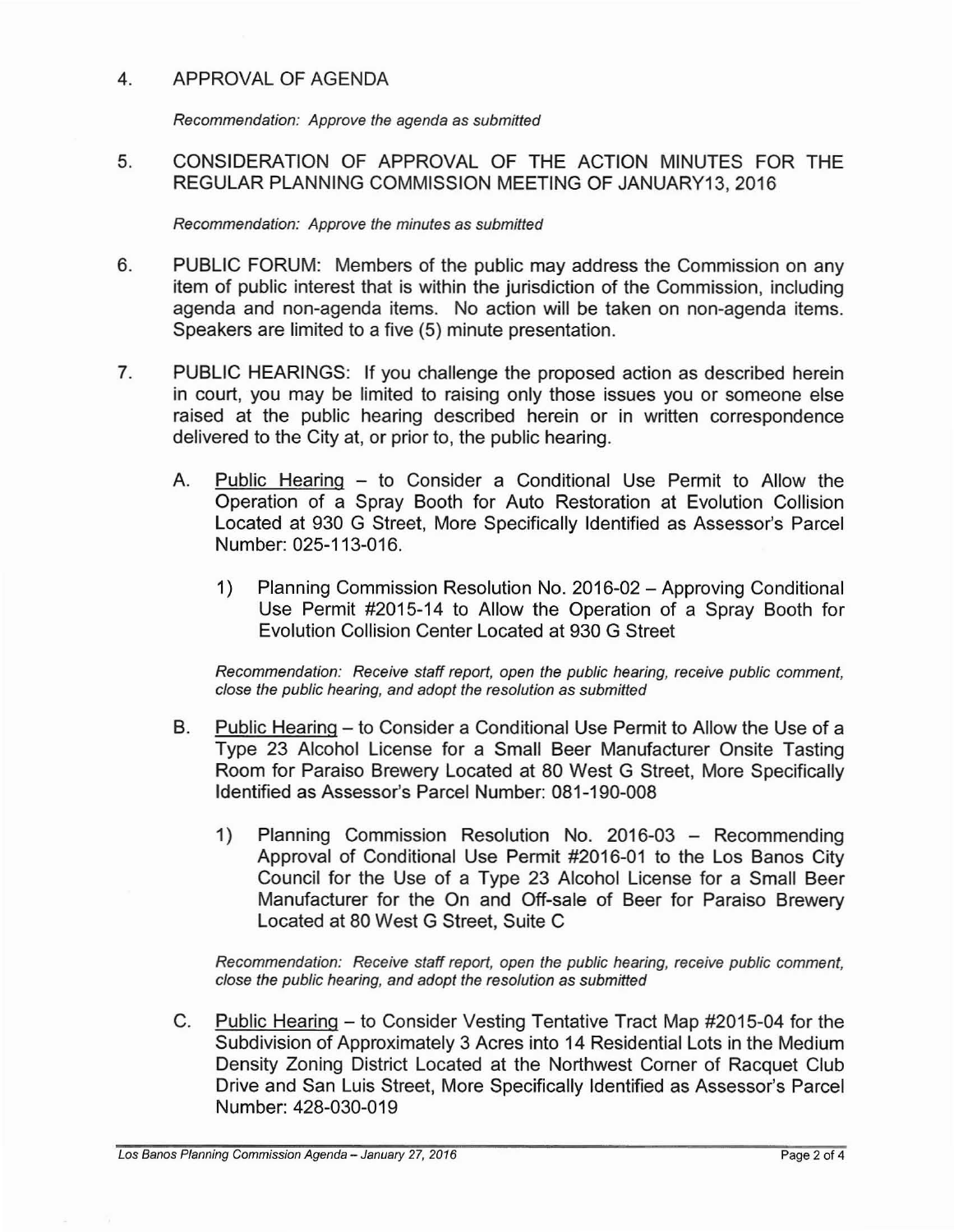1) Planning Commission Resolution No. 2016-04 - Approving Vesting Tentative Tract Map No. 2015-04 for the Subdivision of Approximately 3.1 Acres into 14 Medium Density Parcels Located at the Northwest Corner of San Luis Street and Racquet Club Drive; More Specifically Identified as Assessor's Parcel Number: 428-030-019

Recommendation: Receive staff report, open the public hearing, receive public comment, close the public hearing, and adopt the resolution as submitted

D. Public Hearing – to Consider and Make a Recommendation to the Los Banos City Council to Adopt a Proposed Ordinance to Regulate and Create a Process for Temporary Uses on Private (Non-residential) Property in the City of Los Banos **(Continued from January** 13, **2016)**

Recommendation: Receive the staff report, open the public hearing, receive public comment, and close the public hearing

8. COMMUNITY &ECONOMIC DEVELOPMENT DEPARTMENT REPORT

## 9. COMMISSIONER REPORTS

- A. Cates
- B. Faktorovich
- C. Limon
- D. Llamas
- E. McCoy
- F. Spada
- G. Toscano

## 10. ADJOURNMENT

## **APPEAL RIGHTS AND FILING PROCEDURES**

Any person dissatisfied with an act or determination of the Pianning Commission may appeal such act or detennination to the Planning Commission by filling written notice with the Planning Commission Secretary not later than five (5) business days (excluding holidays) after the day on which the act or determination was made. An appeal must state the act or determination which is being appealed, the identity of the appiicant and his/her interest in the matter, and set forth in concise statement(s) the reasons which render the Commission's decision unjustified or inappropriate. (Los Banos Municipal Code Section 9-3.2326)

Concerning an action taken by the Planning Commission related to Chapter 2 Articles 1 through 17 of the Los Banos Municipal Code "Subdivisions", if a subdivider or other affected property owner is dissatisfied with any action of the Commission with respect to a tentative map or the nature and extent of improvements recommended or required he/she may within fifteen (15) days after such action appeal to the Planning Commission Secretary for a public hearing on the matter. An appeal must state the action being appealed, identify the agenda item by agency number or project title, and